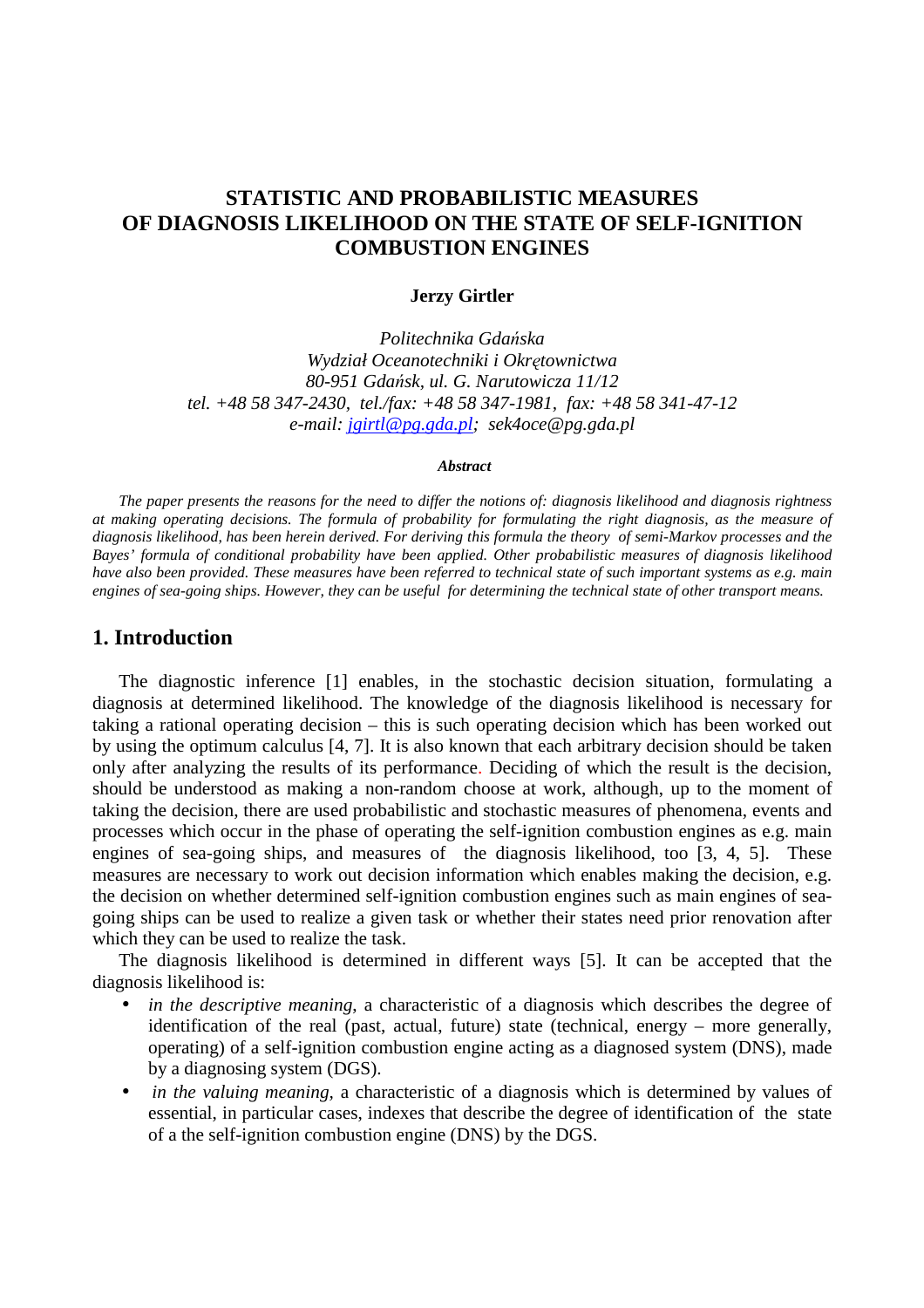The identification consists in that the DGS classifies the real state of DNS to the known class of diagnostic model states. Such action equals taking a diagnostic decision and in consequence of that – an operating decision.

The indexes that describe the degree of identification of the state of self-ignition combustion engines (DNS), are:

- probability of taking the right diagnostic decision (DG),
- ratio of the expected number of identified (in the fixed time) states of the DNS by the DGS to the expected number of really occurred DNS' states of the same kind (in the same time interval),
- expected value of relative frequencies of working the right diagnosis out.

Accepting that the essential index describing (determining) the degree of identification of the real state of the DNS by the DGS is the mentioned probability of working the right DG out, the diagnosis likelihood can be defined (in the value meaning) as follows: *"diagnosis reliability" is the probability of formulating a right diagnostic decision (the probability of formulating the right diagnosis), so the probability of classifying the supposed real state of the DNS (the state being identified by the DGS) to the class of model diagnostic states, which this real state belongs to and which it should be classified by the DGS to.*

# **2. Formulating the problem**

In the operating practice, decisions concerning the operation of self-ignition combustion engines as main engines of sea-going ships are taken by a user of a diagnosis (a decision-maker ) during different phases of the process of diagnosing. This results from the work of the DGS which, in case of the same type of self-ignition combustion engines, can be differently fitted to diagnostic inference. Among operated diagnosing systems (DGS), that are fitted to diagnosed selfignition combustion engines (DNS) there are such ones which can be named: complex and local [5]. In the both cases the diagnostic inference consists of measuring, symptomatic, structural and operating inferences [1]. In each kind of the inference there are made mistakes which influence the diagnosis likelihood negatively.

From the mentioned reasons it follows that after making *n*-diagnostic tests and inferences with formulated *n*-diagnoses on the state of self-ignition combustion engines (e.g. the technical state) by using the proper DGS, the right diagnoses can be obtained (so, it can be rightly stated that the state of the supposed self-ignition combustion engine is the same as its real state or belongs to the given class of the model states) in the quantity:  $m < n$ . The other quantity:  $k = n - m$  tells that the diagnoses are not right. It means that the measure of formulating right diagnosis (the measure of likelihood), can be accepted as the following quantity:

$$
h = \frac{m}{n} = 1 - \frac{k}{n} \tag{1}
$$

Considering that at the known number *n* of expected (planned) diagnostic tests and inferences value taken by *m* is unknown, that's why the randomness of receiving the right diagnosis about the state of the self-ignition combustion engines should be taken into account while determining the likelihood. Therefore, it can be admitted that elaborating of the right diagnosis is a random event because during realization of a test and the diagnostic inference in determined conditions it may appear but it doesn't have to. When the event of formulating the right diagnosis was often observed in the past, one can assume that it exists a great chance of appearing it in the future (in the same conditions). This chance can be defined with help of the probability of taking the right diagnostic decision (formulating the right diagnosis) which can be, therefore, accepted as a measure of the diagnosis likelihood.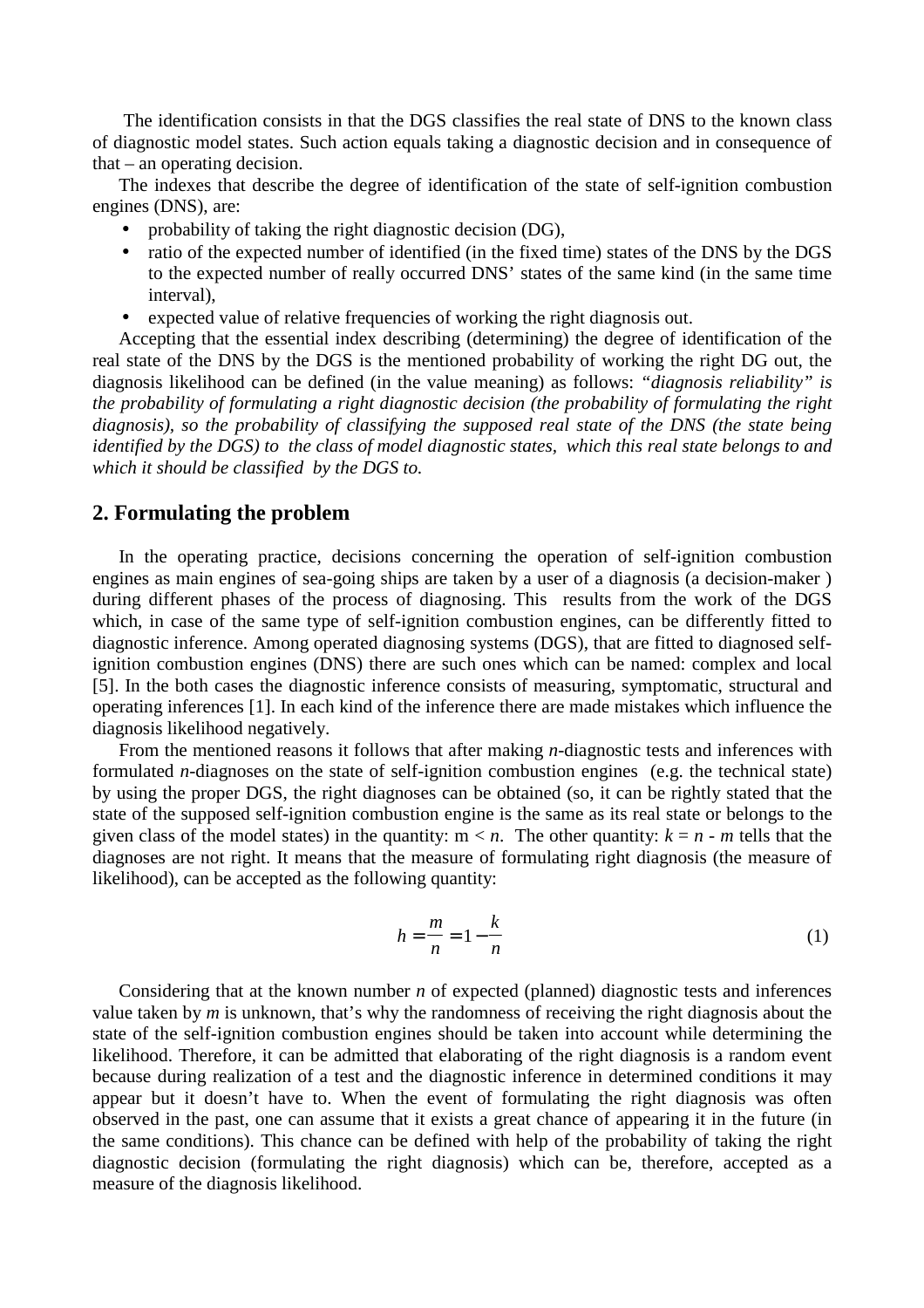Considering the possibility of formulating the right diagnosis on the state of self-ignition combustion engines in the time interval [0, *t*] there can be tested two random variables: *N*(*t*) which determines the number of possible-to-perform tests and diagnostic inferences, and *M*(*t*) which determines the number of possible-to-formulate right diagnoses.

In case of such tests the expected values  $E\{N(t)\}\$  and  $E\{M(t)\}\$ can be defined, as well. Thus, the measure of the diagnosis likelihood can be also the quantity which can be called a likelihood index and defined by the formula:

$$
w = \frac{E\{M(t)\}}{E\{N(t)\}}
$$
 (2)

The presented measures of the diagnosis likelihood do not reflect clearly the fact that identification of the state S of the self-ignition combustion engines by the DGS is done in the consequence of observing the adequate vector  $K$  of values of diagnostic parameters – being generated by the self-ignition combustion engines acting as DNS. They also do not reflect the fact that the DGS can, just like the DNS, be in different states which the diagnosis likelihood depends on. Thus, such a formula determining the probability *P*(*S*/*K*), should be derived in way that would reflect these mentioned facts.

# **3. Solving the problem.**

The process of using the diagnosing system (DGS) is the process  $\{W(t): t \ge 0\}$  of which the values can be the elements of the set:

$$
D = \left\{ d_1, d_2, d_3 \right\} \tag{3}
$$

with interpretations as follows:

- *d*<sub>1</sub> − state of active using (u) of the DGS (the state of this system's work), which is when the DGS is in the state of the full ability  $(s_1)$ , thus,  $d_1$  means diagnosing of the DNS state with the help of the DGS when the DGS is in the state  $s_1$ , so  $d_1 = (u, s_1)$ ;
- *d*<sup>2</sup> − state of active using (*u*) of the DGS, which is when the DGS does not stay in the state *s*1, but in the state  $\sim s_1$ , so in the state of partial ability  $(s_2)$  or in the state of disability  $(s_3)$ , that means the state which makes formulating the right diagnosis impossible, so the state  $d_2$  $= (u, \, -s_1);$
- d<sup>3</sup> − state of active using (*u*) of the DGS, which is when the DGS stays in the state *s*1 and in the same time it occurs the state  $s_0$  of the self-ignition combustion engines (DNS), which has not been considered during diagnostic task performance, so it is the state which cannot be identified by the DGS, so  $d_3 = (u, s_1, s_0)$ .

It can be accepted that the work time of a DGS being in arbitrary state  $d_i \in D$  ( $i = 1, 2, 3$ ) is a random variable with the distribution  $F_i(t) = P\{T \le t\}$ , continuous density  $f_i(t)$  and positive expected value  $E(T_i)$ . It can be assumed that variables  $T_i = (i = 1, 2, 3)$  are mutually independent [5]. In the time  $T_1$  the DGS stays in the state  $d_1$  from which, after finishing the time  $T_{12}$ , it can transform to the state  $d_2$  at the probability  $p_{12}$  or after finishing the time  $T_{13}$  – to the state  $d_3$  at the probability  $p_{13}$ . The state  $d_2$  exists in the time  $T_2$  and  $d_3 -$  in  $T_3$ . The diagnosing system (DGS) can change the state  $d_2$  into the state  $d_1$  in the case when a user finds that the DGS is damaged and immediately makes repairing on it. This change follows after the end of the time  $T_{21}$  at the probability  $p_{21}$ . The DGS can change from the state  $d_3$  into the state  $d_1$  when a user finds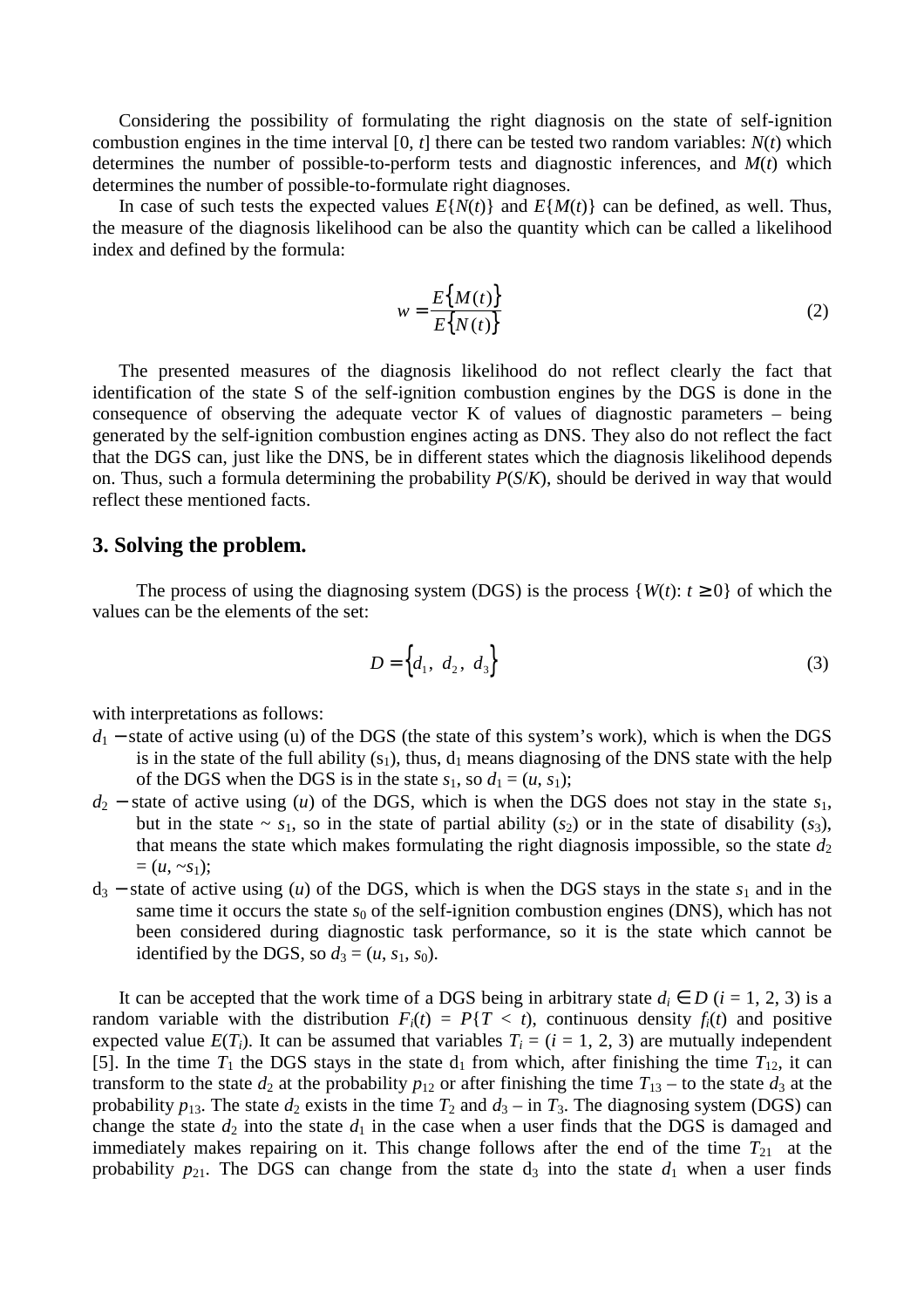occurrence of the state  $s_0$  of the self-ignition combustion engines as DNS (not identified earlier by the DGS) and immediately makes repairing on it. This change follows after the end of the time  $T_{31}$ at the probability  $p_{31}$ . In the time of the process {*W*(*t*):  $t \ge 0$ } realization different random variables can be observed, that determine the moments  $\tau_0 = 0, \tau_1, \tau_2, \ldots$ , in which changes of the states of the process take place. At the known state of the process  $\{W(t): t \ge 0\}$  in the moment  $\tau_n$  (*n* = 1, 2, ...), the time of lasting the current state and the state occurring in the moment  $\tau_{n+1}$  can be identified as stochastically independent from the process states appeared in the moments  $\tau_0$ ,  $\tau_1$ ,  $\tau_2$ , ...  $\tau_{n-1}$  and of the time intervals of their duration.

Therefore the process  $\{W(t): t \geq 0\}$  can be accepted as the semi-Markov process. According to [3]:

$$
P_1 = \mathcal{E}(T_1)M^1\tag{4}
$$

in which:  $M = E(T_1) + p_{12}E(T_2) + p_{13}E(T_3)$ 

where:

 $p_{ij}$  − probability of changing the process {*W*(*t*): *t* ≥ 0} from the state  $d_i$  into the state  $d_j$  ( $d_i$ ,  $d_j \in D$ ;  $i, j = 1, 2, 3; i\neq j$ ,

E(*T<sub>i</sub>*) − expected value of duration of the state  $d_i$  ∈ *D*( $j$  = 1, 2, 3).

The probability  $P_1$  is of the following interpretation:

$$
P_1 = \lim_{t \to \infty} P\{W(t) = d_1\} \tag{5}
$$

The probability  $P_1$  can be considered as the probability of occurring the event  $A_1$  which determines using a diagnosing system (DGS) in the time of lasting the state  $d_1$  of the process  ${W(t): t \ge 0}$ , so  $P_1 = P(A_1); A_1 = \{d_1\}.$ 

Any state of self-ignition combustion engines (which belongs to the set of the states enclosed in a diagnostic task) can be identified by the DGS when:

- the event  $A_1$  occurs, being the event: when "the state  $d_1$  of the process  $\{W(t): t \ge 0\}$ is lasting";
- the event *K* occurs, which determines appearing of a vector of values of diagnostic parameters;
- occurrence of the event *K* is a consequence of occurrence of the event *S* which determines occurrence of an important (for a user) state of self-ignition combustion engines, enclosed in the diagnostic task and should be classified to the class of the model diagnostic states

Therefore, the diagnosis likelihood can be defined by the probability of occurrence of the events:  $A_1$ ,  $S$ ,  $K$  in the same time, according to the following dependences [5]:

$$
P(A_1 \cap S \cap K) = P(A_1)P(S \mid A_1)P(K \mid A_1 \cap S)
$$
\n(6)

$$
P(A_1 \cap S \cap K) = P(K)P(S \mid K)P(A_1 \mid K \cap S)
$$
\n<sup>(7)</sup>

From the equations: (6) and (7) it results that the probability  $P(S/K)$  as a diagnosis likelihood measure, can take the following form:

$$
P(S|K) = \frac{P(A_1)P(S|A_1)P(K|A_1 \cap S)}{P(K)P(A_1|K \cap S)}
$$
(8)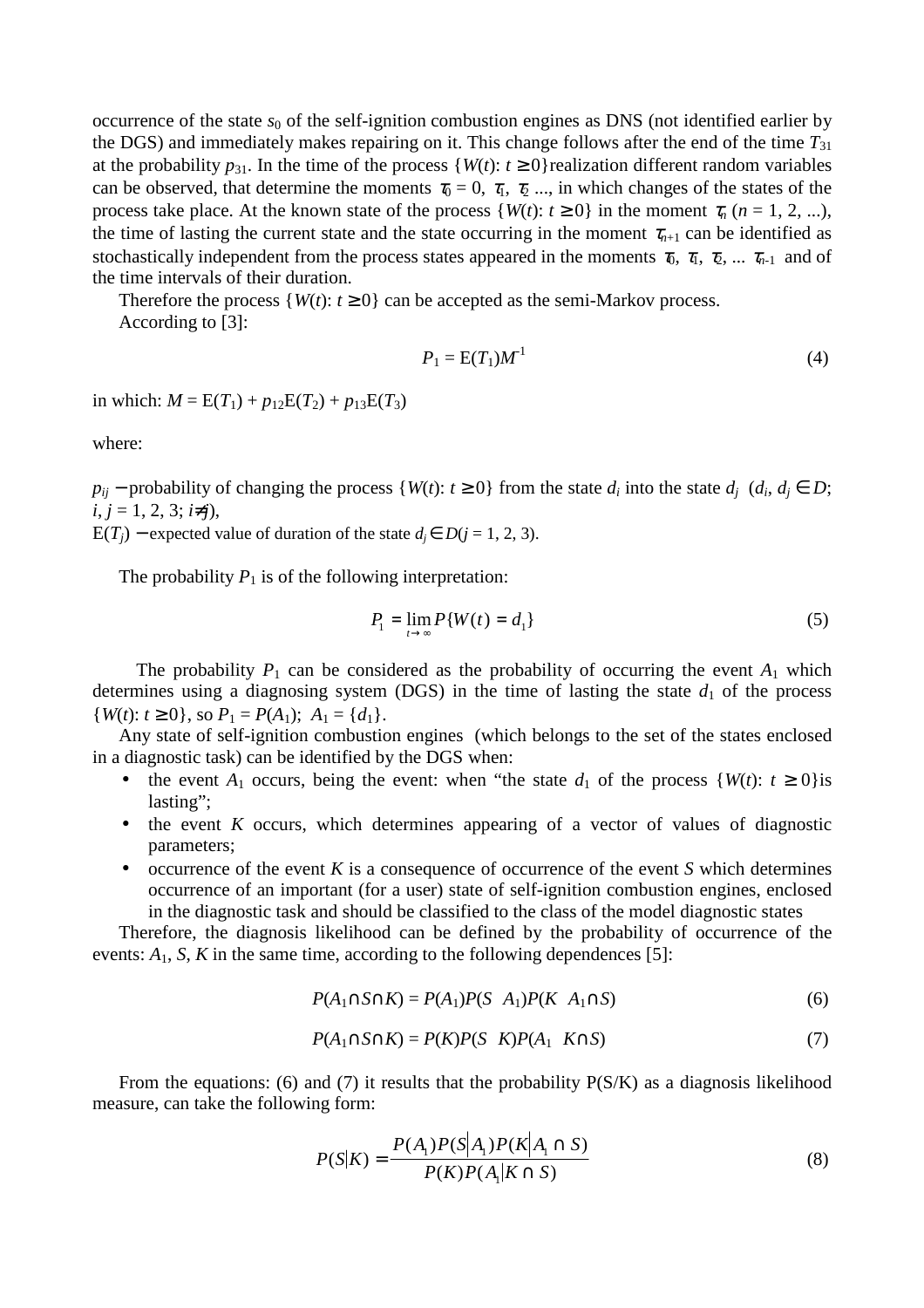Occurrence of the event  $A_1$  doesn't influence the probability of occurring the event *S*, what is obvious because the events: *S* and  $A_1$  are independent. That means:  $P(S|A_1) = P(S)$ . If the DGS is reliable (if the process  $\{W(t): t \geq 0\}$  is always in the state  $d_1 \in D$ ), it always occurs the event which consists in occurring the event  $K$ , at the assumption that the event  $A_1$  had occurred. In this situation the dependence:  $P(K/A_1 \cap S) = P(K|S)$  is obtained. Apart from that, having reliable DGS, the event  $A_1$  can be always observed at the assumption that the events:  $K$  and  $S$  have occurred at the same time. Therefore, it becomes obvious that, in the case of reliable DGS (such the DGS for which  $P(A_1) = 1$ ) it should be taken into account, that  $P(A | K \cap S) = 1$  and  $P(K | A_1 \cap S) = P(K | S)$ . Thus, at the assumption that  $P(A_1) = 1$ , the formula (8) can be reduced to the following form:

$$
P(S|K) = \frac{P(S)P(S|K)}{P(K)}\tag{9}
$$

what brings the diagnosis likelihood measure [2].

Assuming that the diagnosing system (DGS) worked without any failure while diagnosing the states of self-ignition combustion engines being diagnosed systems (DNS), the diagnosis likelihood measures can be also expressed by quantities of dependences: (1), (2) and (8).

#### **3. Diagnostic inference and diagnosis likelihood**

In the operating practice it exists the necessity of formulating diagnoses on the states of selfignition combustion engines (e.g. main engines of sea-going ships), as inferences which can be logically deduced from the premises being the values of diagnostic parameters which create the vector *K*, are recorded by the diagnosing system (DGS) and suggest existing (or just occurrence of) the state *S* of the mentioned self-ignition combustion engines being diagnosed systems (DNSs). This kind of inference (diagnostic inference) is called the non-deductive inference. Thus, significant becomes the answer to the questions*: in what degree can one trust the inferences being results of a non-deductive inference?, in what degree such inferences can be accepted as reliable and used for taking operating decisions*?

During formulation of the diagnosis (inference) on the state *S* of the DNS the sentence *K* is taken for a completely reliable premise. The sentence says that not any other but this vector (in this case, the vector *K*) of values of diagnostic parameters was recorded by the DGS. The sentence *S* says that that not any other but this DNS state (in this case, the state *S*), is the inference formulated on the basis of the sentence K, being the result of the finished non-deductive inference. In that case, the inference is the reductive one [5] which runs in the following schematic way: if the implication  $S \Rightarrow K$  is true and its direct successor  $(K)$  is true, direct predecessor  $(S)$  of the implication is also true. It means that the presumed state of the DNS is taken for *S* because the vector *K* of values of diagnostic parameters has been recorded by the DGS.

In case, when the sentence *S* is the inference formulated on the basis of the sentence *K* (considered as a completely granted presume) in the process of the non-deduction inference it can be accepted that the sentence *S* is made probable by the sentence *K*. The measure of the probability can be the logical probability [8] of the sentence *S* for the sake of the sentence *K*. Accepting the sentence  $K^*(n)$  as the following sentence:  $K^*$  *is the set of n – results of tests and diagnostic inferences of the state S of a diagnosed system,* and *S*\*(*m*) - as the sentence: *S*\* *is confirmed by m- results of tests and diagnostic inferences*, the logical probability of the state *S*, considering the vector *K*, can be determined as:

$$
P_L(S|K) = \frac{m}{n} = h; \ m \le n \tag{10}
$$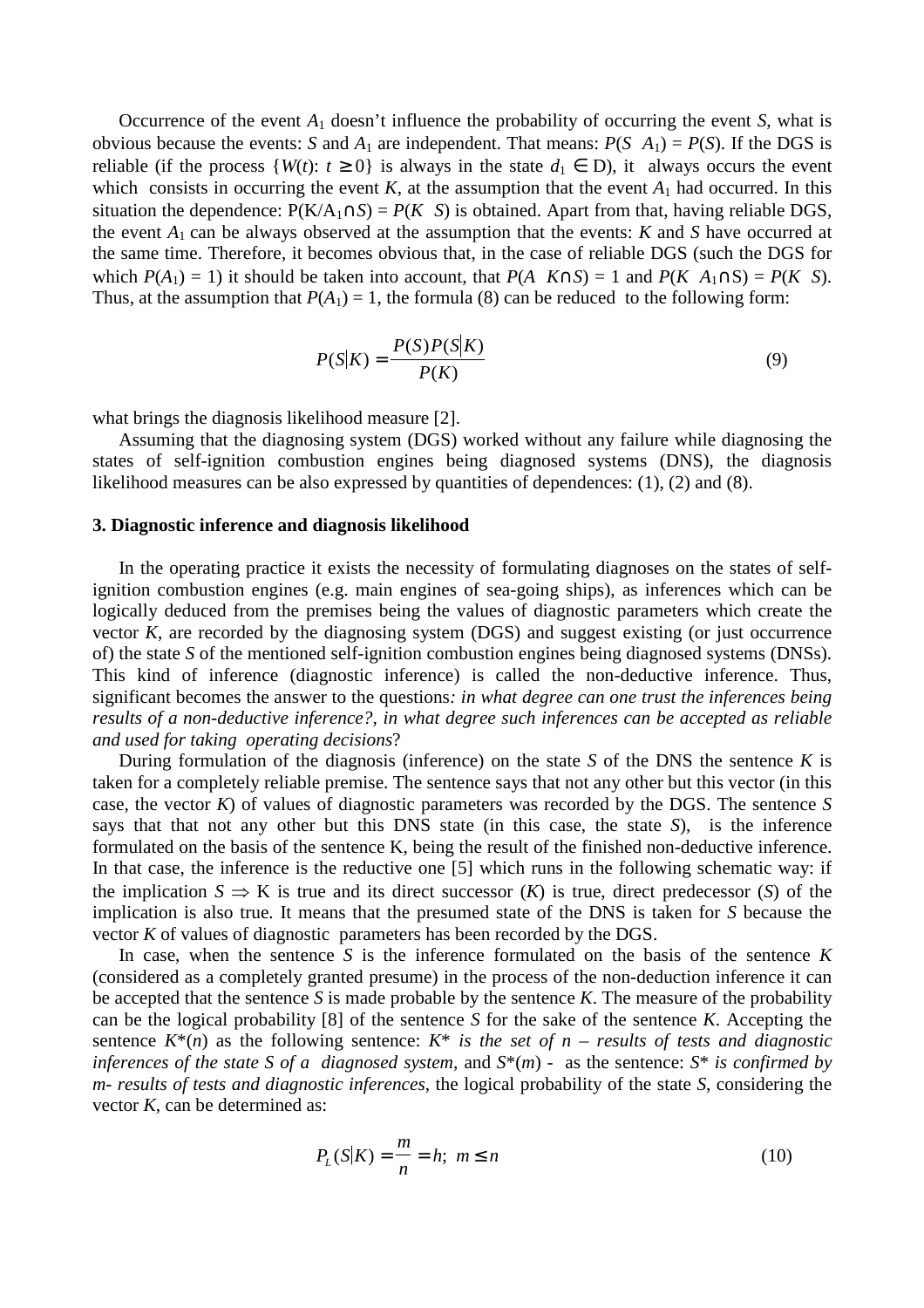One can easily noticed that the formula (10) is the same as the formula (1) which determines the frequency of a random event. From the formula (12) it results that the degree of likelihood at which the diagnosis is accepted as reliable, can be bigger than the value of the logical probability *h* of the inference saying that the DNS is in the state *S* on the basis of the presume which is the observed vector *K* taken for completely right because of occurrence of (or existing) the state *S*. In case when  $n \rightarrow \infty$ , the determined by the formula (1) frequency of a random event tends to the statistic probability [8] that. in this case, can be determined by the formula:

$$
P_{S}(S|K) = \lim_{n \to \infty} \frac{m_{S}}{n}
$$
\n(11)

Determining the both probabilities: logical  $(P_L)$  and statistic  $(P_S)$ , it should be taken into consideration that they concern the repeating events: *S* (that the state *S* has appeared) and *K* (that the vector  $K$  has appeared), which can occur only together. It means that, it is assumed, that the event *S* appears only when *K* occurs.

From the considerations above it results that the frequency *h* determined by the formula (1), can be considered as the logical probability  $(P_L)$  when the tests and diagnostic inferences are repeated many times, and when lots of tests and inferences (in the theory  $n \rightarrow \infty$ ) are made it can be considered as the statistical probability  $(P<sub>S</sub>)$ .

Formulating the diagnosis about the state *S* of the SDN, the sentence *S* (which says that the DNS is in the state *S*) is a hypothesis and the sentence *K* is a result of a diagnostic test. The sentence  $K^*$  is the set of sentences  $K$  (the set of results of diagnostic tests), from which all are the tests confirming *m* – times or not confirming (falsifying) *n*–*m* - times the hypothesis *S*. The hypothesis about the state of the DNS can be, in this case, formulated in the following way: *the SDN is in the state S because the vector K of values of diagnostic parameters is observed.*

The suggested measures of the diagnosis likelihood are objective. When the measures cannot be applied because of different reasons (e.g. technical, economic, organizing) the diagnosis likelihood can be determined with the help of a psychological (subjective) probability [8]. The probability determines the degree of conviction (certainty) of the user of the diagnosis about the chances of coming such expectations true, that the state of the DNS, according to the formula included in the diagnosis, is the state *S*. Acceptance of the diagnosis as a reliable or not reliable one, by using this probability, is subjective because depends on the knowledge of the person who formulates (works out ) the diagnosis. It differs from the objective probability at the fact that it reflects the subjective estimation of the SDN state, according to the relation: this state of the DNS is more probable than each other one or – this state of the DNS is the most probable, or it is the most probable that DNS stays in the state *S*, etc. The probability is indeed graduated but deprived of number measures which would determine the particular degree of acceptation. The diagnosis on the state *S* of the DNS can be considered only as more or less reliable. Therefore, the psychological probability (subjective) is not a good measure of diagnosis likelihood. From this reason, for operating practice, this should be of a limited application in case of technical kinds of transport, just like sea-going ships and aircrafts.

### **4. Summary**

Occurrence of the event  $A_1 = \{d_1\}$  is the necessary (but not sufficient) condition to be able to identify the state *S* of the given DNS. In case of using a complex DGS, the all states which the SDN can be in are considered at the diagnostic task and then  $A_1 = \{d_1, d_3\}$ . Thus in the practice, the diagnosis likelihood (in case of employing the local DGS) can be bigger than  $P(A_1) = P_1 < 1$ , what follows from the formula (4).